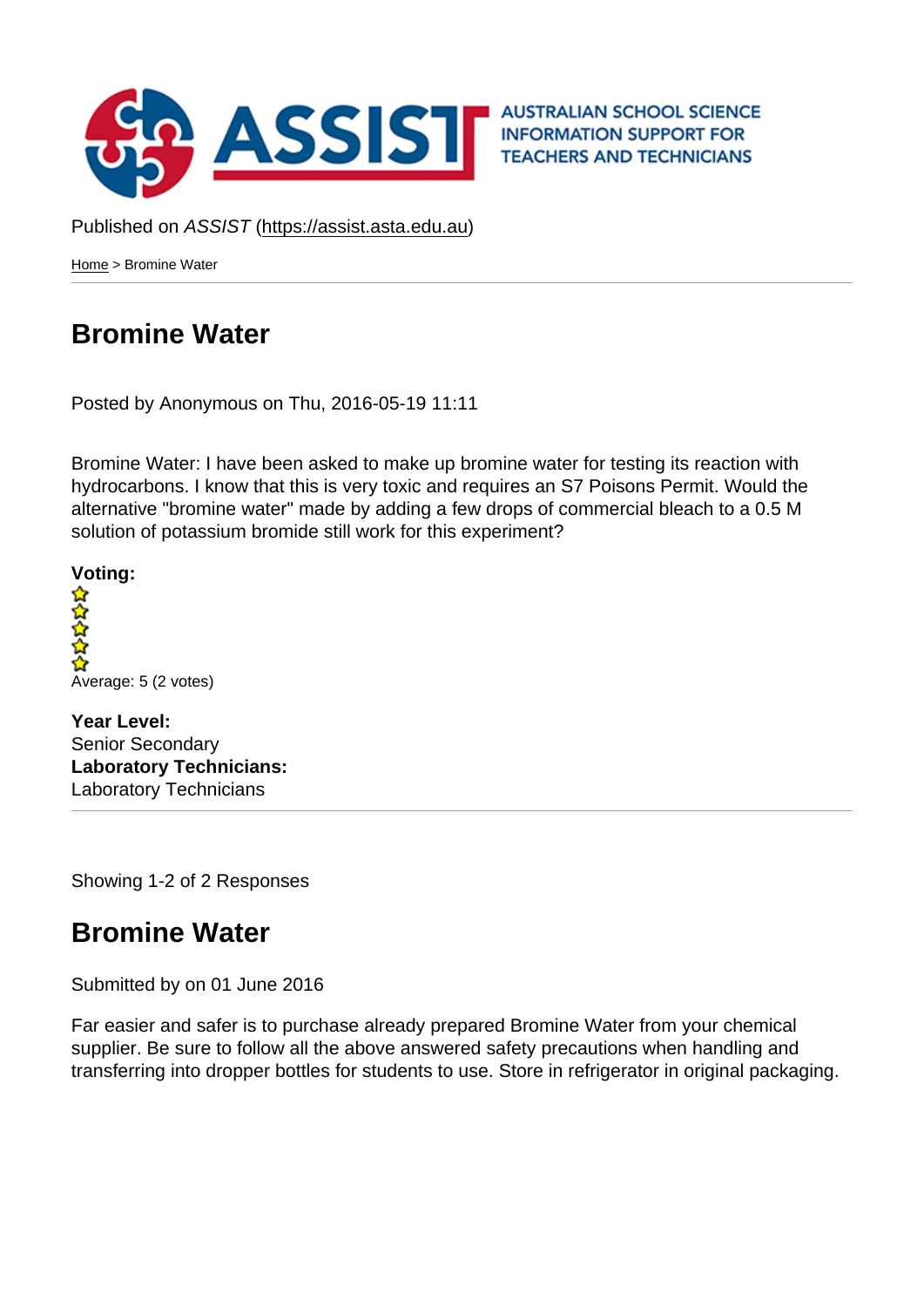# Bromine Water

#### Submitted by sat on 27 May 2016

#### In brief

You are correct that bromine water is toxic, is classified as a S7 Poison, and in WA requires a permit to purchase. Bromine water is also corrosive. It can be prepared by the displacement of bromide ions in solution by the addition of bleach as you have described. This method will be effective for the activity you mentioned.

#### Bromine water

- is classified as a Schedule 7 poison, Dangerous Goods class 8 and subsidiary risk of 6.1;
- carries the GHS pictograms GHS05 (Corrosion) and GHS06 (Skull and crossbones);
- is a clear orange liquid with a characteristic pungent irritating odour;
- is corrosive and an oxidiser, can cause severe eye damage and skin irritation, and emits toxic fumes, which should not be inhaled.

Before undertaking the preparation of bromine water, Science ASSIST recommends the following:

- carry out a site-specific risk assessment;
- refer to Safety Data Sheets (SDSs) of bromine water and all reactants used;
- be familiar with the following safety notes and disposal information.

#### Safety notes

- Perform the preparation of the bromine water and the entire investigation in an operating fume cupboard wearing relevant PPE, such as gloves, safety glasses, laboratory coat and closed-in shoes.
- Avoid inhaling any of the chemicals used or produced.
- If any chemicals come into contact with your skin, immediately wash the affected area with copious amounts of water.
- prepare only the volume of bromine water that is needed.

Laboratory preparation of bromine water

#### **Notes**

- When purchasing bleach, ensure that it only contains sodium hypochlorite and does not have other additives such as thickeners or other chemicals. If possible, purchase a 5% solution, but if purchasing a home brand, which is of a lower concentration, be aware that a larger quantity may be required. Add sufficient bleach to a 0.5 M aqueous solution of potassium bromide to produce a deep orange colour.
- The formation of bromine from a mixture of bleach and a bromide salt has been shown to be an acid-catalysed reaction<sup>[1]</sup>. Acidification of the mixture (e.g., with dilute sulfuric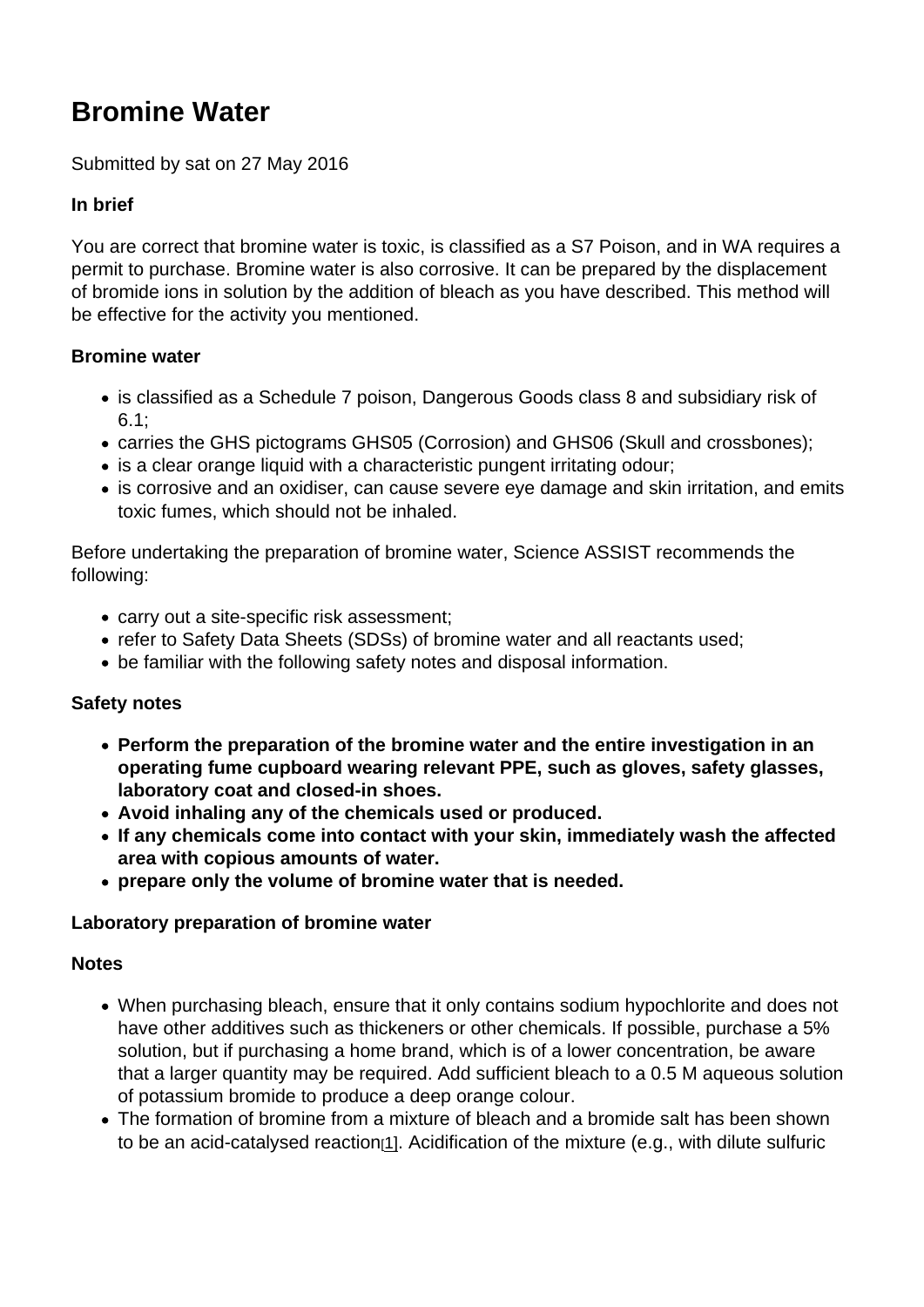acid) may therefore give a higher yield of bromine under otherwise constant conditions.

## **Disposal**

- **Part A** (which uses aqueous potassium permanganate solution and hydrocarbons): The wastes produced should be collected separately into a labelled organic wastes disposal bottle.
- **Part B** (which uses bromine water and hydrocarbons): The wastes produced should be collected separately into a labelled halogenated organic wastes disposal bottle.
- Both waste disposal bottles should be tightly closed and stored in a flammable liquids cabinet. As the quantities will be small, they can have additional compatible wastes added and then should be disposed of through a waste disposal company.
- **Excess bromine water** should be reduced to bromide ions in solution by a reaction with sodium thiosulfate. Either add sodium thiosulphate solution in small portions or add and dissolve sodium thiosulphate crystals, a few at a time, until the solution becomes colourless then dispose of in the sink with plenty of water.
- **Glassware:** Collect the used test tubes from each part separately. Rinse the test tubes with some water that is then disposed of in appropriate wastes bottles. Leave the test tubes under an operating fume cupboard for a few hours before washing them as per normal.

## **Additional Information**

## **Alternative method for the laboratory preparation of bromine water**

(This method prepares chlorine water first and then bromine water)

40 mL of bleach 40 mL of 1 M sulfuric acid

Potassium or sodium bromide crystals

### **Procedure**

- Add the 40 mL of sulfuric acid to the bleach solution. Dilute the resulting mixture with distilled water and make up to 100 mL. This is **chlorine water**.
- Gradually, add potassium bromide (or sodium bromide) crystals to the prepared chlorine water and stir, until a deep orange coloured solution is formed. This is **bromine water**.

The theory behind preparing bromine water using bleach and a bromide salt is that chlorine is more reactive than bromine and will readily displace Br<sup>-</sup> ions from an aqueous bromide solution to produce bromine water.

Hypochlorite ions (CIO<sup>-</sup>) and chlorine are in equilibrium in water, and in the presence of acid, the hypochlorite ions are readily reduced to chlorine gas, as the reverse reaction is favoured.

 $Cl_{2(g)}$ + H<sub>2</sub>O<sub>(l)</sub> ? CIO<sup>-</sup>(aq) + H<sup>+</sup>(aq) + CI<sup>-</sup>(aq)

The resulting chlorine is reacting with the bromide which dissolves into the solution.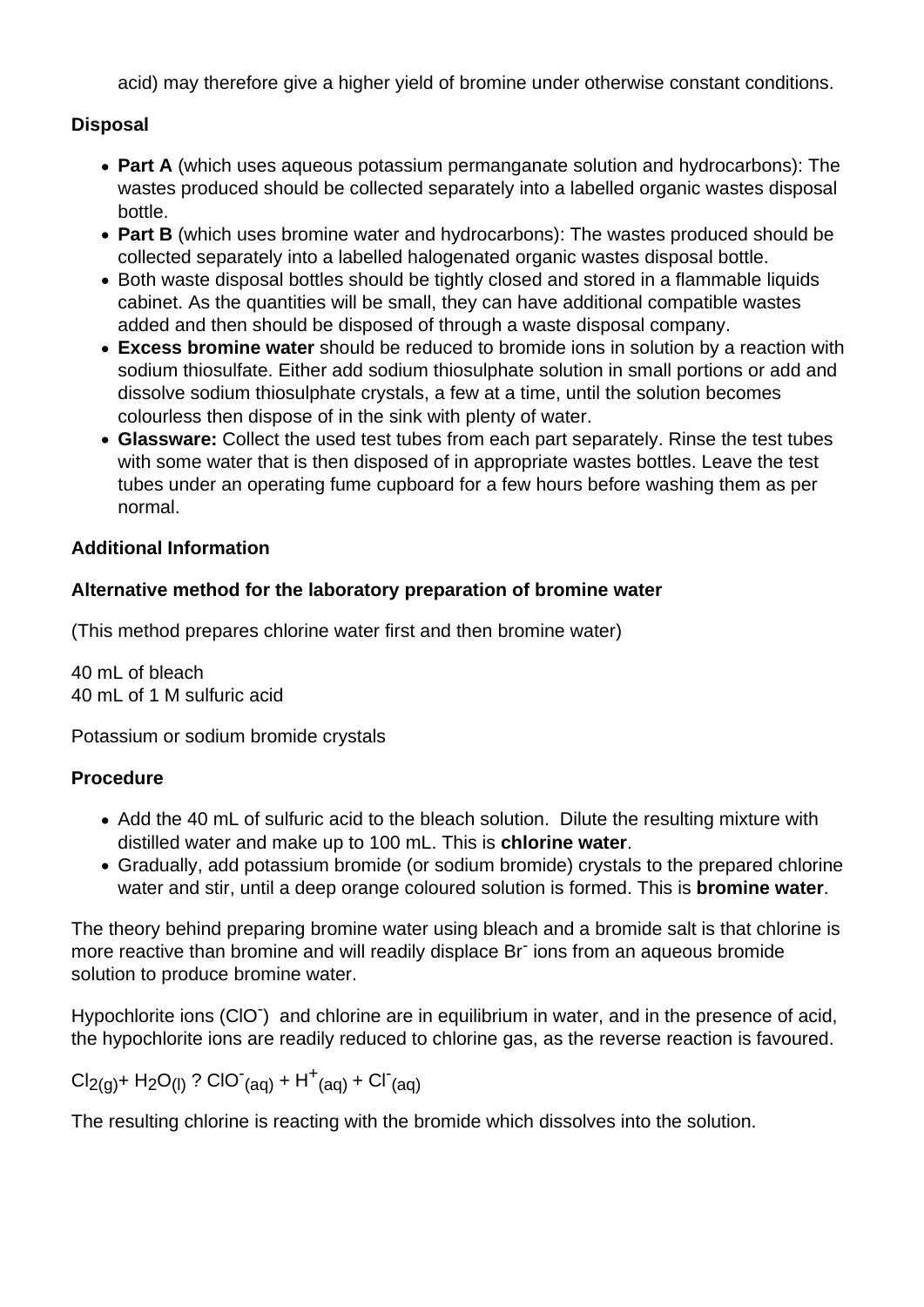Chlorine water + potassium bromide ? potassium chloride + bromine

 $Cl_{2(aq)} + 2KBr_{(s)}$  ? 2KCl<sub>(aq)</sub> + Br<sub>2(aq)</sub>

Licencing requirements

There is variation across Australia concerning the licencing and permit requirements for the purchase, use and resale of Schedule 7 poisons. Western Australia requires a permit to purchase and possess Schedule 7 poisons for a specific use but not to resell. For more information on permit requirements in different jurisdictions see website, https://www.tga.gov.au/australian-state-territory-regulatory-controls-schedule-7-poisons

## References

['Application forms – licences and permits for medicines and poisons', WA Department o](https://www.tga.gov.au/australian-state-territory-regulatory-controls-schedule-7-poisons)f Health website, https://ww2.health.wa.gov.au/Articles/A\_E/Application-forms-licences-andpermits-for-medicines-and-poisons (Accessed May 2016)

'Australian Stat[e & Territory regulatory controls on Schedule 7 poisons', Department of Hea](https://ww2.health.wa.gov.au/Articles/A_E/Application-forms-licences-and-permits-for-medicines-and-poisons)lth [TGA website, https://www.tga.gov.a](https://ww2.health.wa.gov.au/Articles/A_E/Application-forms-licences-and-permits-for-medicines-and-poisons)u/australian-state-territory-regulatory-controls-schedule-7 poisons (8 September 2014)

'Bromine wat[er, saturated solution', Safety Data Sheet. Please search the product information](https://www.tga.gov.au/australian-state-territory-regulatory-controls-schedule-7-poisons)  [page on](https://www.tga.gov.au/australian-state-territory-regulatory-controls-schedule-7-poisons) the Chem-Supply website for the latest version: https://www.chemsupply.com.au

'Chlorine and bromine water production', LABNETWEST website, http://www.labnetwest.asn.au/experiments/ (Accessed M[ay 2016\)](https://www.chemsupply.com.au)

'Frequently asked questions – licences and permits for medicines and poisons', WA [Department of Health website, https://ww2.](http://www.labnetwest.asn.au/experiments/)health.wa.gov.au/Articles/F\_I/Frequently-askedquestions-licences-and-permits-for-poisons-and-medicines (Accessed May 2016)

Occidental Chemical Corporation. 2014. Sodium hypochlorite handbook. Oxychem website. [https://www.oxy.com/OurBusinesses/Chemicals/Products/Documents/sodiumhypochlorite/b](https://ww2.health.wa.gov.au/Articles/F_I/Frequently-asked-questions-licences-and-permits-for-poisons-and-medicines)leach.pdf

'Problems and solutions – recipes. Bromine water', WA Regional Technicians Group, [https://web.archive.org/web/20170219043724/http://www.rtg.wa.edu.au/solu...](https://www.oxy.com/OurBusinesses/Chemicals/Products/Documents/sodiumhypochlorite/bleach.pdf)

(link changed to an archived copy on the Internet Archive's Wayback Machine in July 2017)

['Sodium Hypochlorite Solution 8-12.5% avail. Chlorine', Safety Data Sheet, Ch](https://web.archive.org/web/20170219043724/http://www.rtg.wa.edu.au/solution/probsoln.htm#bromine)em-Supply website, https://www.chemsupply.com.au/documents/ST0441CH6G.pdf (May 2013)

'Sulfuric acid and chlorine bleach reaction', eHow website, https://sciencing.com/sulfuric-acidchlorine-[bleach-reaction-6521382.html \(Accessed May 2016\)](https://www.chemsupply.com.au/documents/ST0441CH6G.pdf)

[1] [Kumar, K., Margerum, D.W. 1987. K](https://sciencing.com/sulfuric-acid-chlorine-bleach-reaction-6521382.html)inetics and mechanism of general-acid-assisted